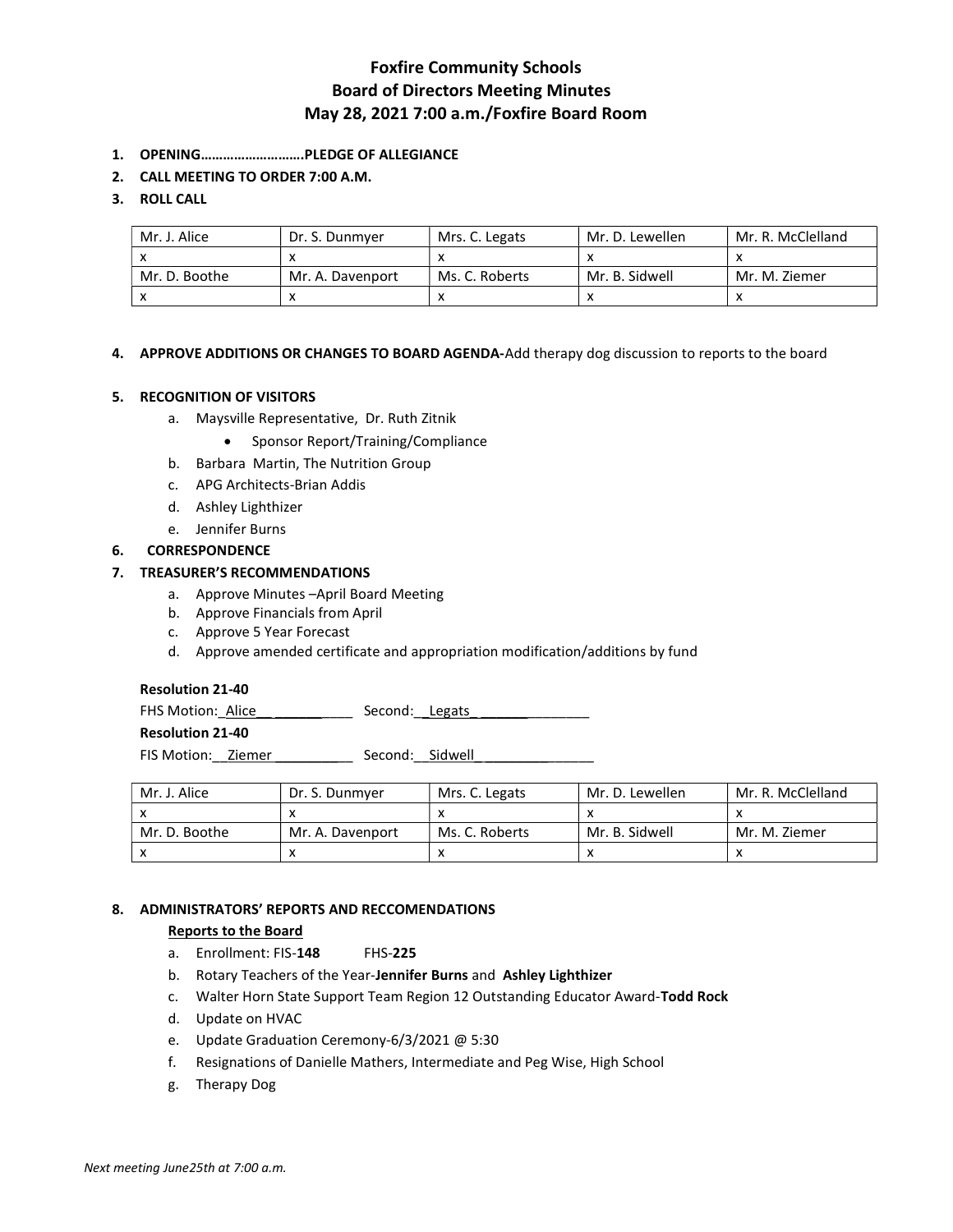# Foxfire Community Schools Board of Directors Meeting Minutes May 28, 2021 7:00 a.m./Foxfire Board Room

### Recommendations for Consideration

- a. Approve Staff Contracts for FY22
- b. Approve Graduate List Class of 2021
- c. Approve The Nutrition Group to provide food service for the 2021-2022 school year

#### Resolution21-41

FHS Motion: Legats \_\_\_\_\_\_\_\_\_ Second: Lewellen Resolution 21-41 FIS Motion: Sidwell Second: Boothe

| Mr. J. Alice  | Dr. S. Dunmyer   | Mrs. C. Legats | Mr. D. Lewellen | Mr. R. McClelland |
|---------------|------------------|----------------|-----------------|-------------------|
|               |                  |                |                 |                   |
| Mr. D. Boothe | Mr. A. Davenport | Ms. C. Roberts | Mr. B. Sidwell  | Mr. M. Ziemer     |
|               |                  |                |                 |                   |

## 9. EXECUTIVE SESSION (If needed)

WHEREAS boards of education and other governmental bodies are required by statute "to take official action and to conduct all deliberations upon official business only in open meetings, unless the subject matter is specifically excepted by law";

WHEREAS "the minutes need only reflect the general subject matter of discussion in executive sessions"; and WHEREAS the members of a public body may hold an executive session only at a regular or special meeting for the sole purpose of consideration of any of the matters set forth below.

NOW THEREFORE BE IT RESOLVED under the provision of ORC 121.22, the board hereby enters executive session for the reason(s) herein stated:

## **\_\_\_\_** Personnel matters

- \_\_\_ Appointment of employee(s) (reemployment)
- \_\_\_Promotion or compensation
- \_\_\_ Dismissal, discipline, or demotion of employee(s) or student(s)
- \_\_\_ Investigation of charges or complaints of employee(s) or student(s)
- \_\_\_\_\_ Purchase or sale of property
- **\_\_\_\_** Conference with an attorney
- \_\_\_\_\_ Preparing for, conducting, or reviewing negotiations or bargaining
- \_\_\_\_\_ Matters required by federal law or state statutes to be confidential
- Specialized details of security arrangements

Time Entered: \_\_\_\_\_\_\_\_\_\_\_\_\_

Time Exited:

Resolution

| <b>FHS Motion:</b> | Second: |
|--------------------|---------|
|                    |         |

Resolution

FIS Motion:\_\_\_\_\_\_\_\_\_\_\_\_\_\_\_\_\_\_\_ Second:\_\_\_\_\_\_\_\_\_\_\_\_\_\_\_\_\_\_\_\_\_\_